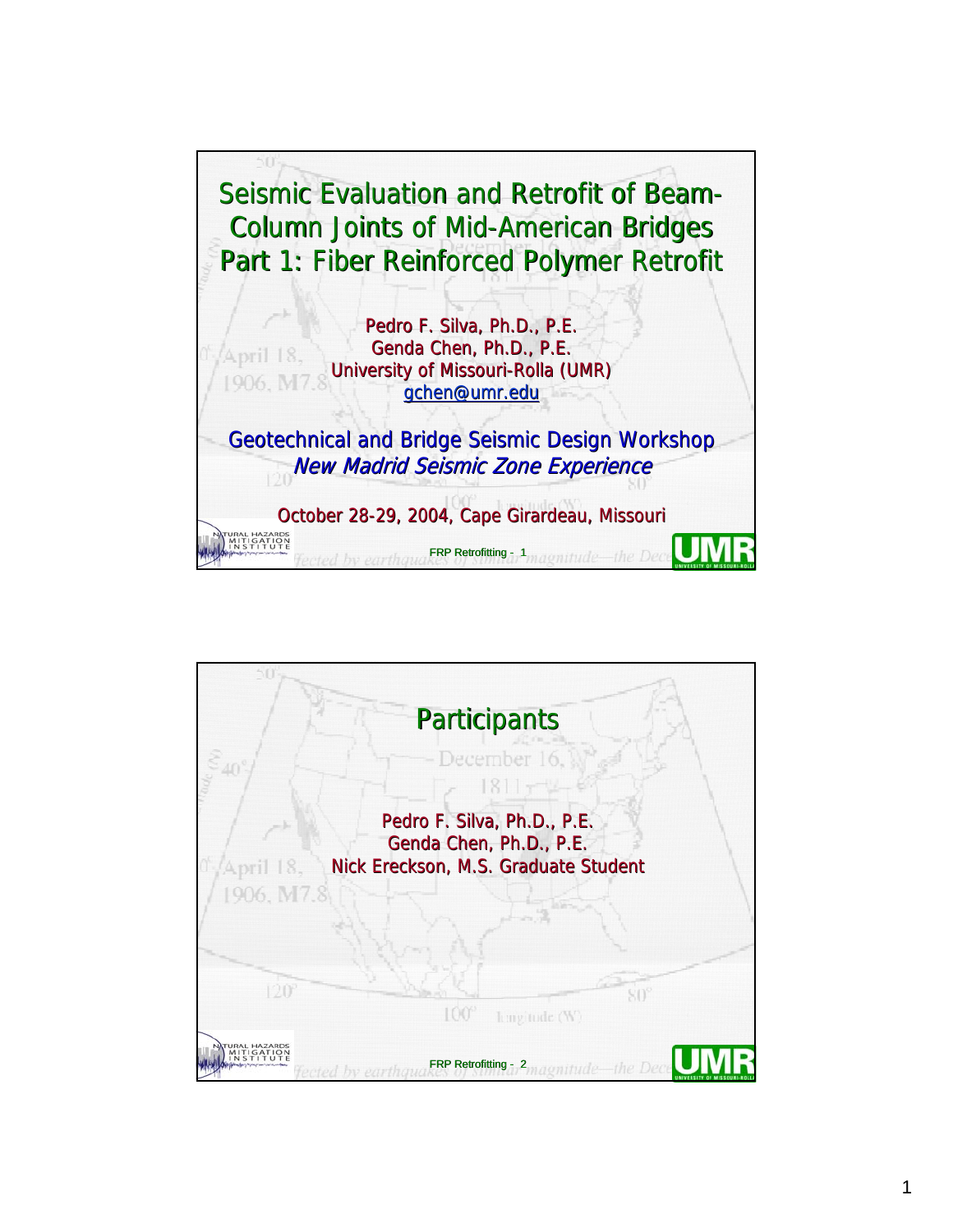

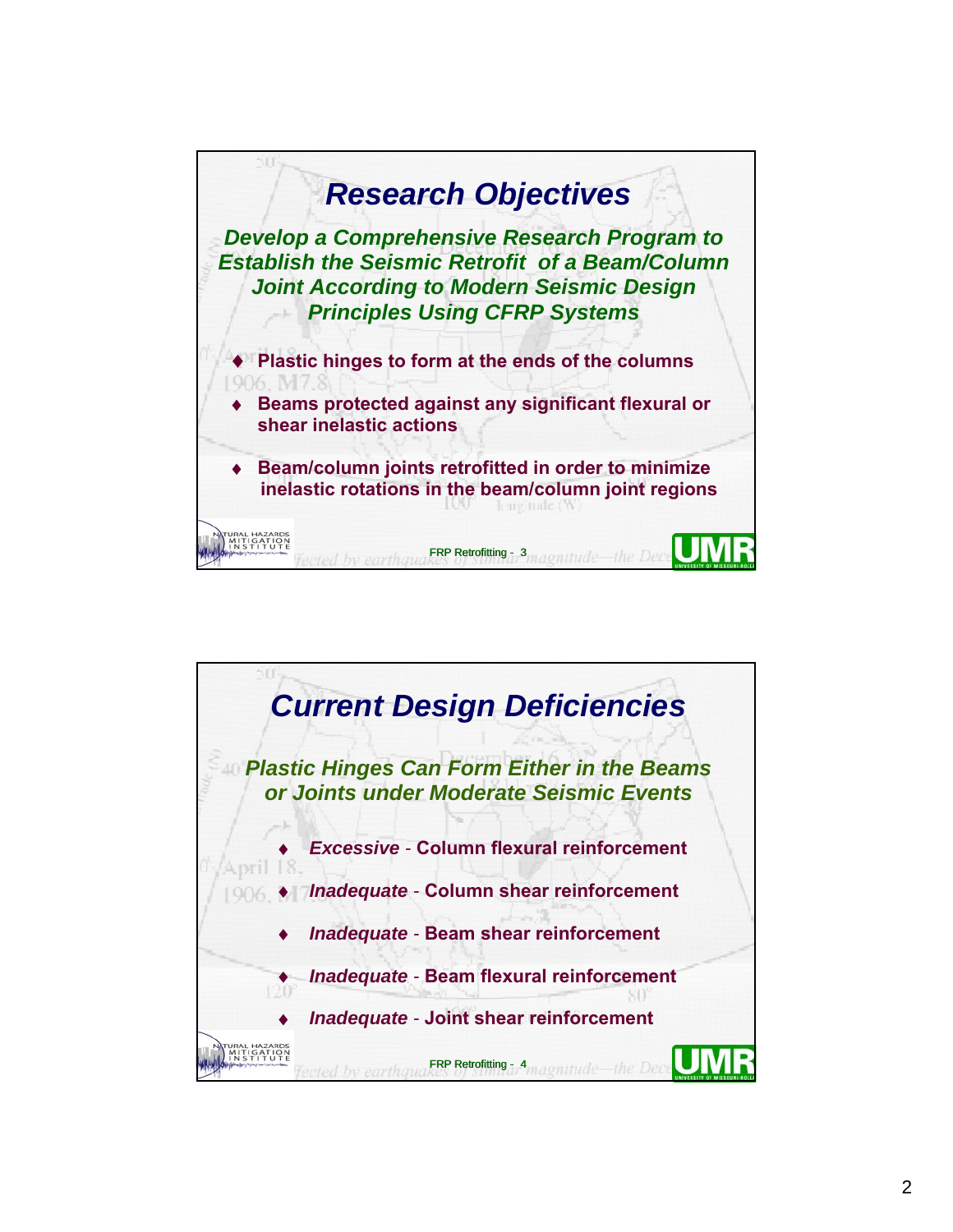

|                |                   |                            |                         |                         | <b>Evaluation of Bridge Structures</b> |  |
|----------------|-------------------|----------------------------|-------------------------|-------------------------|----------------------------------------|--|
| <b>Bridge#</b> | <b>Year Built</b> | <b>Main Span</b><br>Length | <b>Girder Type</b>      | No. of<br><b>Bents</b>  | No. of<br><b>Columns/Bent</b>          |  |
| (#)            | (Year)            | (feet)                     | (type)                  | (# )                    | (#)                                    |  |
| A-1466         | 1966              | 68                         | <b>Steel Continuous</b> | 5                       | $\overline{2}$                         |  |
| A-1931         | 1969              | 52                         | <b>Steel Continuous</b> | $\overline{4}$          | $\overline{2}$                         |  |
| A-1938         | 1969              | 95                         | <b>Steel Continuous</b> | 5                       | 3                                      |  |
| $A - 2024$     | 1970              | 112                        | <b>Steel Continuous</b> | 5                       | 3                                      |  |
| A-2332         | 1968              | 65                         | <b>Steel Continuous</b> | 6                       | $\overline{2}$                         |  |
| A-2333         | 1968              | 72                         | <b>Steel Continuous</b> | 6                       | $\overline{2}$                         |  |
| A-2334         | 1968              | 70                         | <b>Steel Continuous</b> | 8                       | $\overline{2}$                         |  |
| A-2336         | 1968              | 65                         | <b>Steel Continuous</b> | 6                       | $\overline{2}$                         |  |
| A-2427         | 1968              | 93                         | <b>Steel Continuous</b> | 5                       | 3                                      |  |
| A-2429         | 1968              | 90                         | <b>Steel Continuous</b> | 5                       | 4                                      |  |
| $A - 2430$     | 1971              | 113.75                     | <b>Steel Continuous</b> | 4                       | 3                                      |  |
| A-3478         | 1976              | 75                         | <b>Steel Continuous</b> | $\overline{\mathbf{A}}$ | $\overline{4}$                         |  |
| A-2428         | 1968              | 87                         | <b>Steel Continuous</b> | 5                       | 3                                      |  |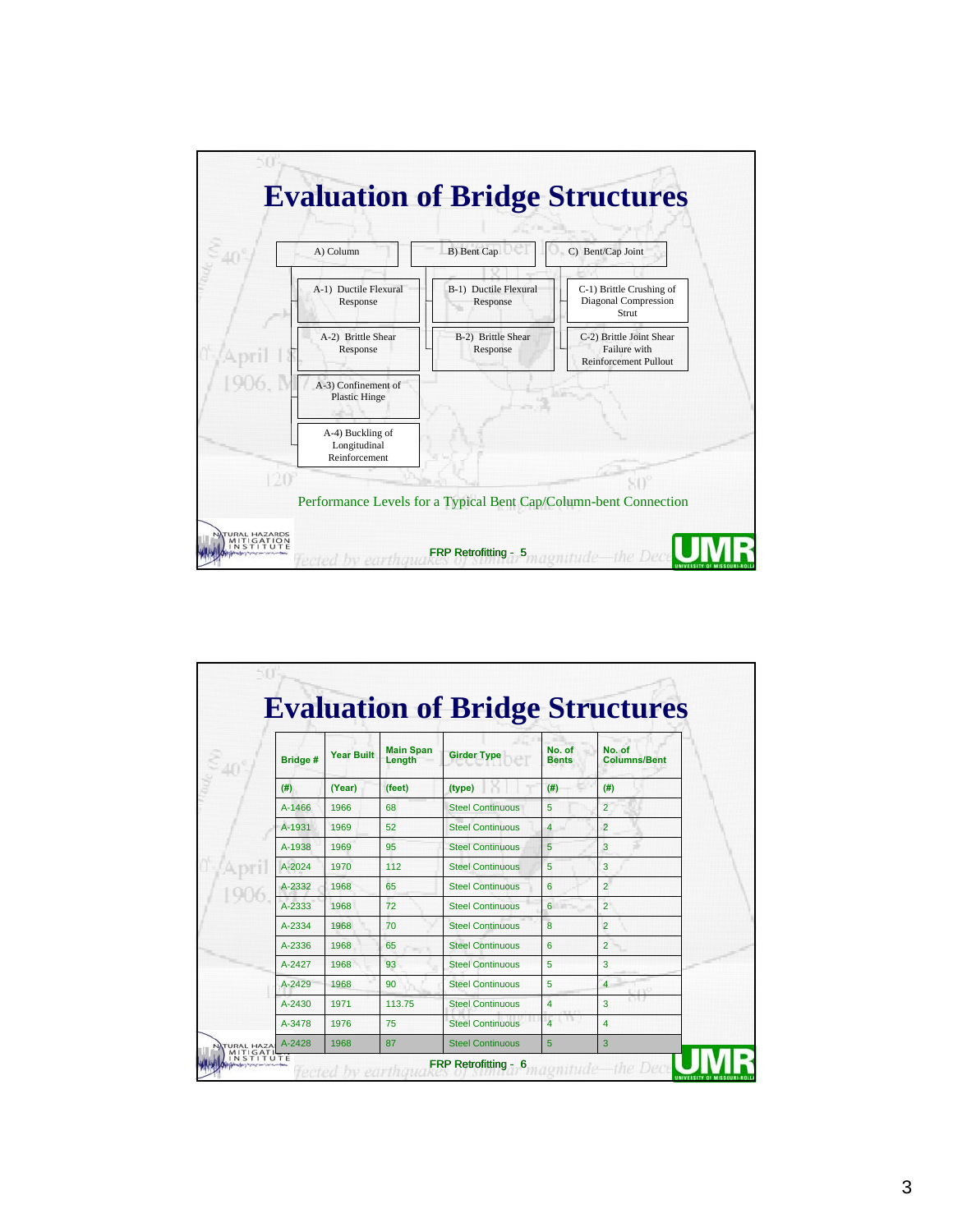|          | <b>Bent Cap</b>         | <b>Column</b>              |                     |  |
|----------|-------------------------|----------------------------|---------------------|--|
| Bridge # | <b>Flexural Failure</b> | <b>Joint Shear Failure</b> | <b>Column Shear</b> |  |
| (#)      | (PASS/FAIL)             | (PASS/FAIL)                | (PASS/FAIL)         |  |
| A-1466   | <b>FAIL</b>             | <b>PASS</b>                | <b>PASS</b>         |  |
| A-1931   | <b>PASS</b>             | <b>MARGINAL</b>            | <b>PASS</b>         |  |
| A-1938   | <b>PASS</b>             | <b>MARGINAL</b>            | <b>PASS</b>         |  |
| A-2024   | <b>PASS</b>             | <b>MARGINAL</b>            | <b>FAIL</b>         |  |
| A-2332   | <b>PASS</b>             | <b>FAIL</b>                | <b>MARGINAL</b>     |  |
| A-2333   | <b>PASS</b>             | <b>MARGINAL</b>            | <b>MARGINAL</b>     |  |
| A-2334   | <b>PASS</b>             | <b>MARGINAL</b>            | <b>MARGINAL</b>     |  |
| A-2336   | <b>PASS</b>             | <b>FAIL</b>                | <b>MARGINAL</b>     |  |
| A-2427   | <b>FAIL</b>             | <b>PASS</b>                | <b>PASS</b>         |  |
| A-2429   | <b>PASS</b>             | <b>FAIL</b>                | <b>PASS</b>         |  |
| A-2430   | <b>PASS</b>             | <b>FAIL</b>                | <b>PASS</b>         |  |
| A-3478   | <b>FAIL</b>             | <b>FAIL</b>                | <b>MARGINAL</b>     |  |

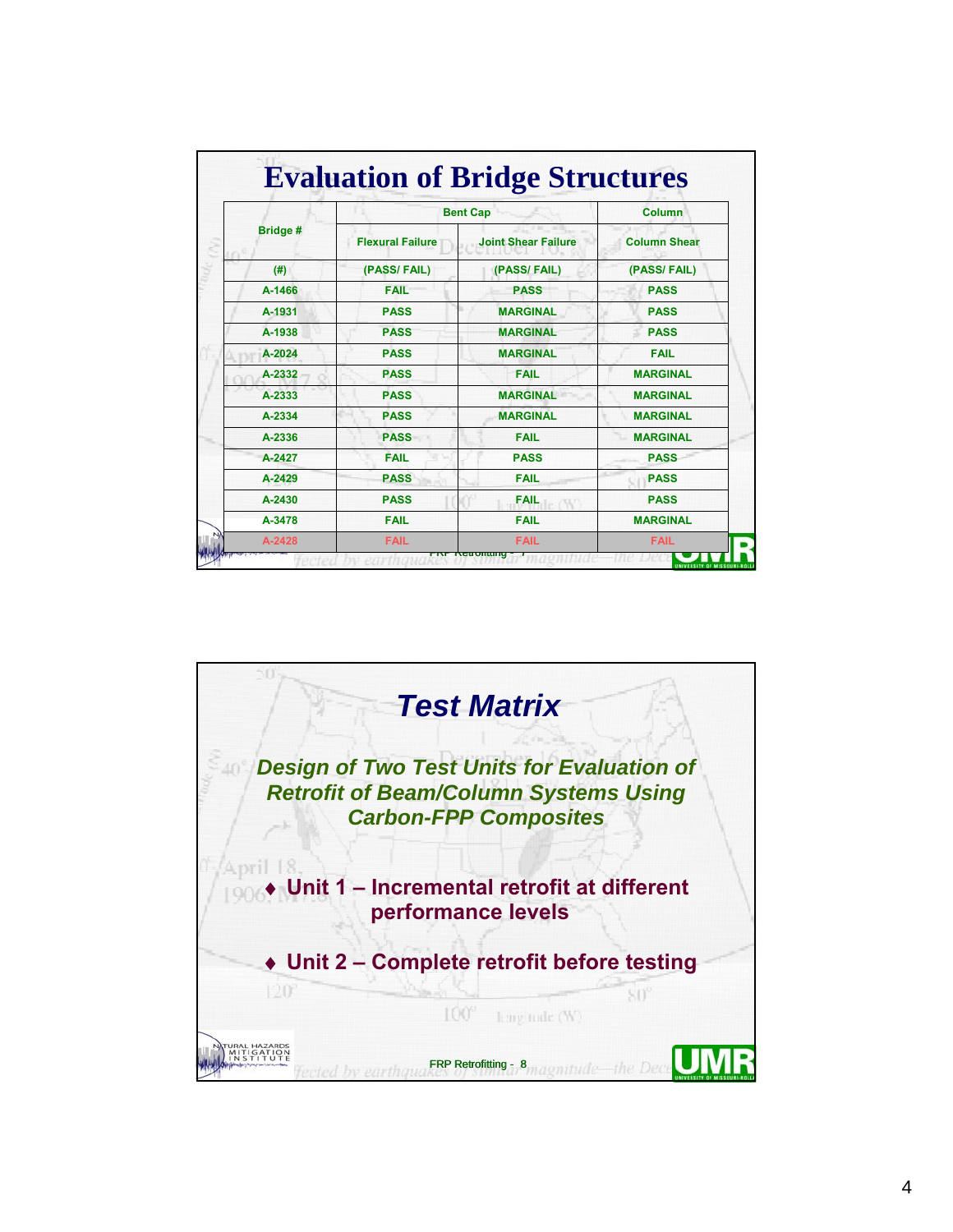

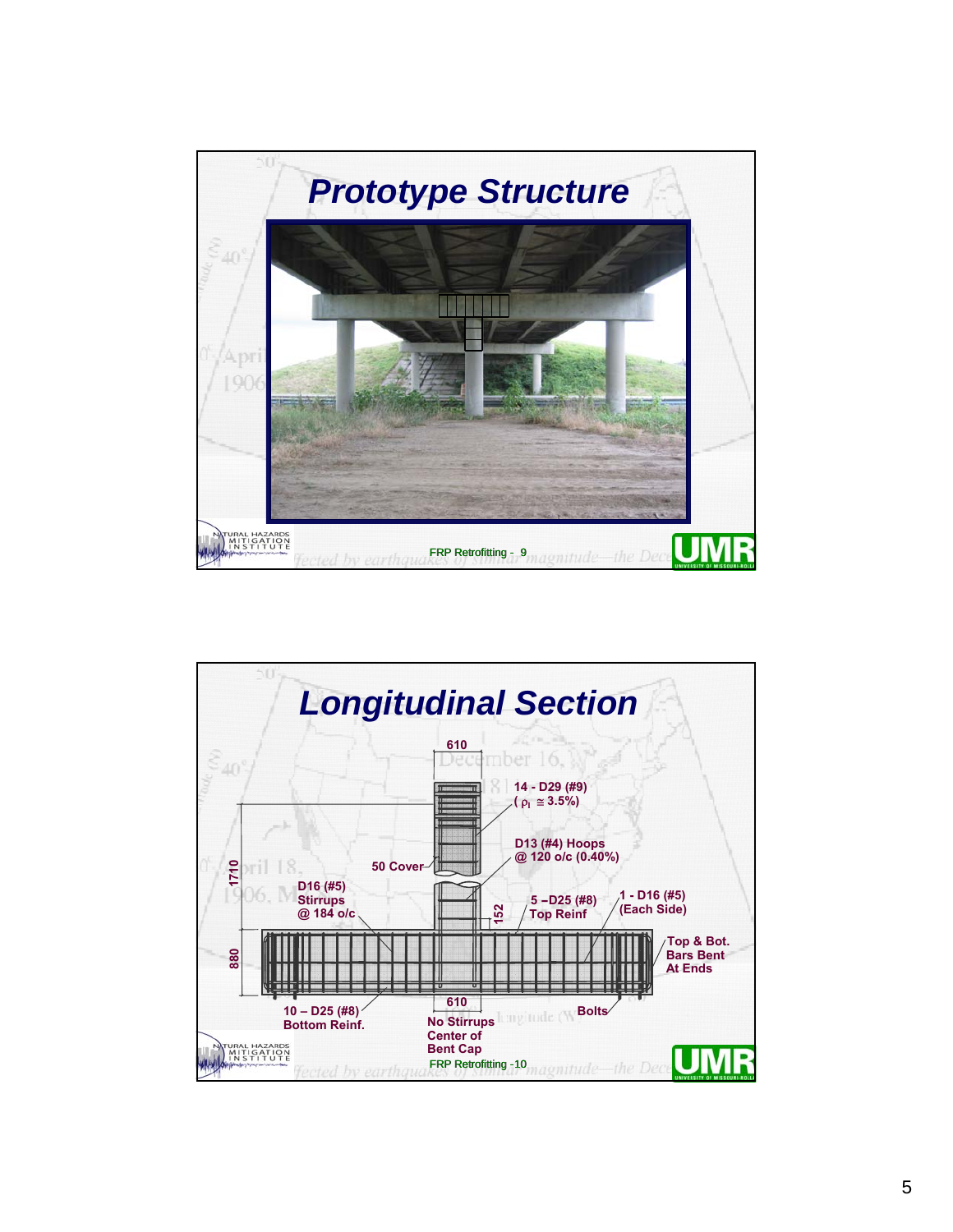

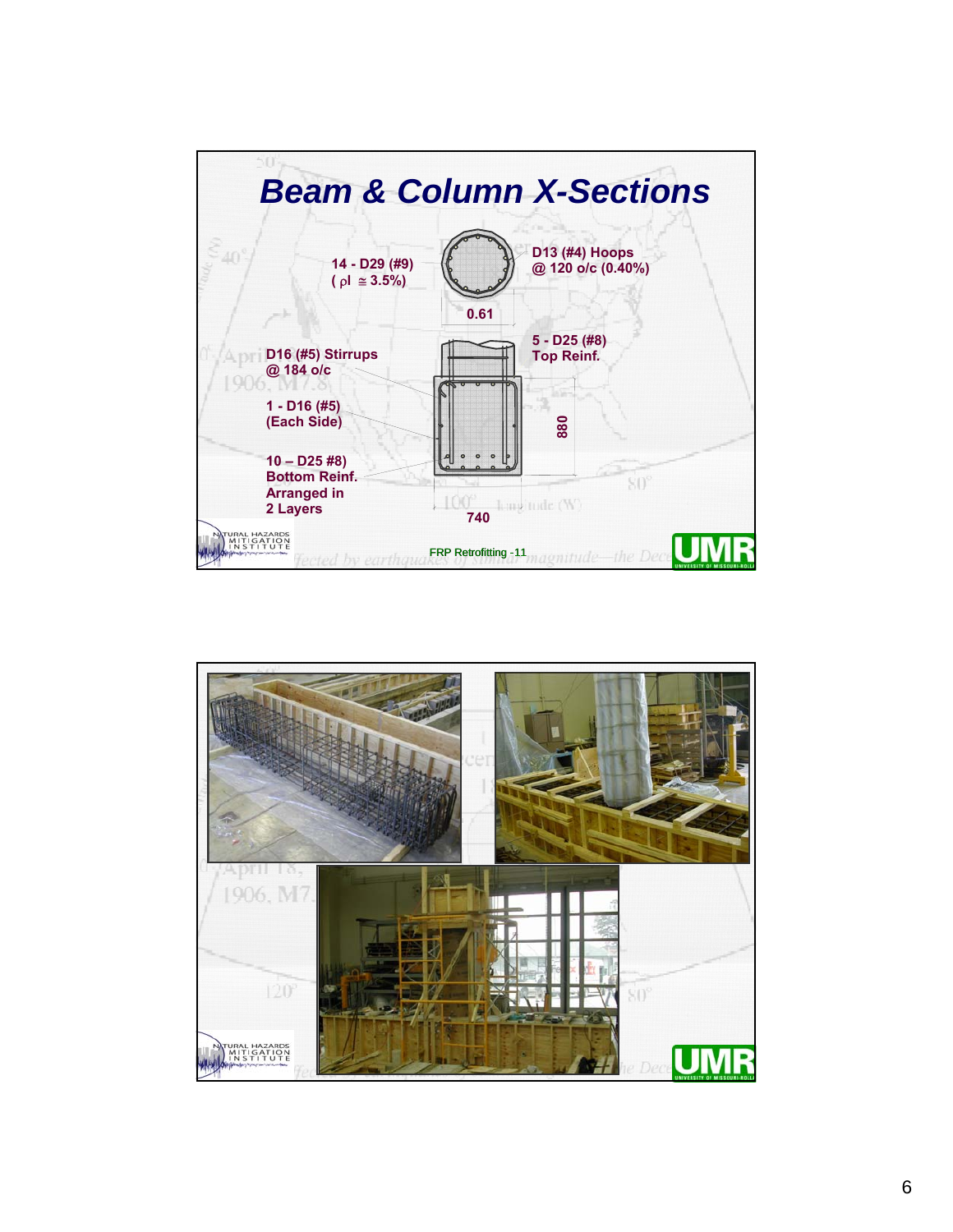

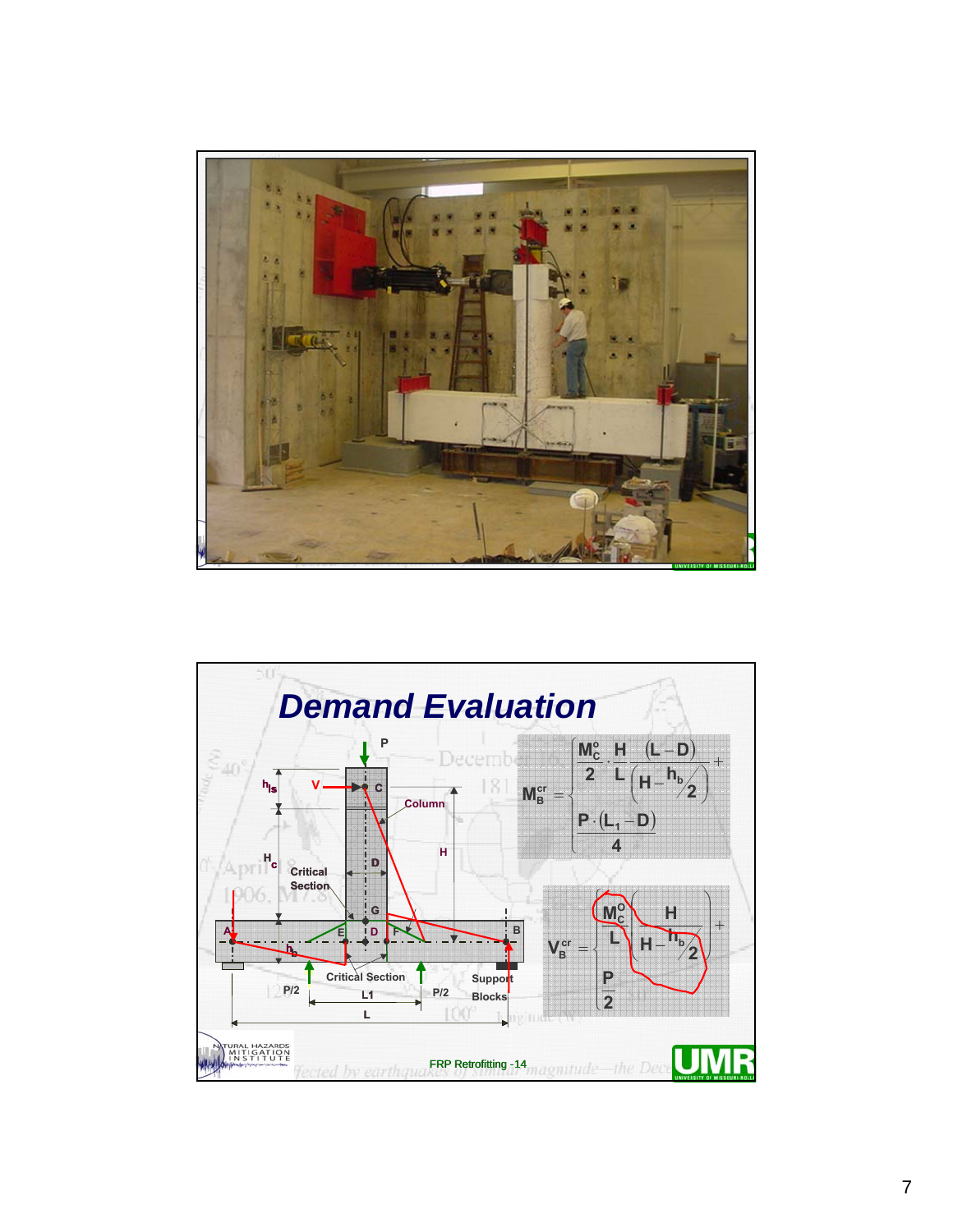|                       |             | <b>Concrete</b>           | December 16,                          | <b>Steel Rebar</b> |                                |  |
|-----------------------|-------------|---------------------------|---------------------------------------|--------------------|--------------------------------|--|
|                       |             | 28 Day<br><b>Strength</b> | Strength at<br><b>Time of Testing</b> | <b>Bar</b><br>#    | <b>Yield Strength</b><br>(ksi) |  |
|                       |             | (psi)                     | (psi)                                 | $\overline{4}$     | 87                             |  |
| <b>Specimen</b><br>#1 | <b>Beam</b> | 5026                      | 5342                                  | 5                  | 60                             |  |
|                       | Column      | 3525                      | 3697                                  |                    |                                |  |
|                       | <b>Beam</b> | 4216                      | 4609                                  | 8                  | 80                             |  |
| Specimen<br>#2        | Column      | 4993                      | 5419                                  | 9                  | 78                             |  |
| $120^{6}$             |             |                           | $100^\circ$                           | hmgitude (W)       |                                |  |

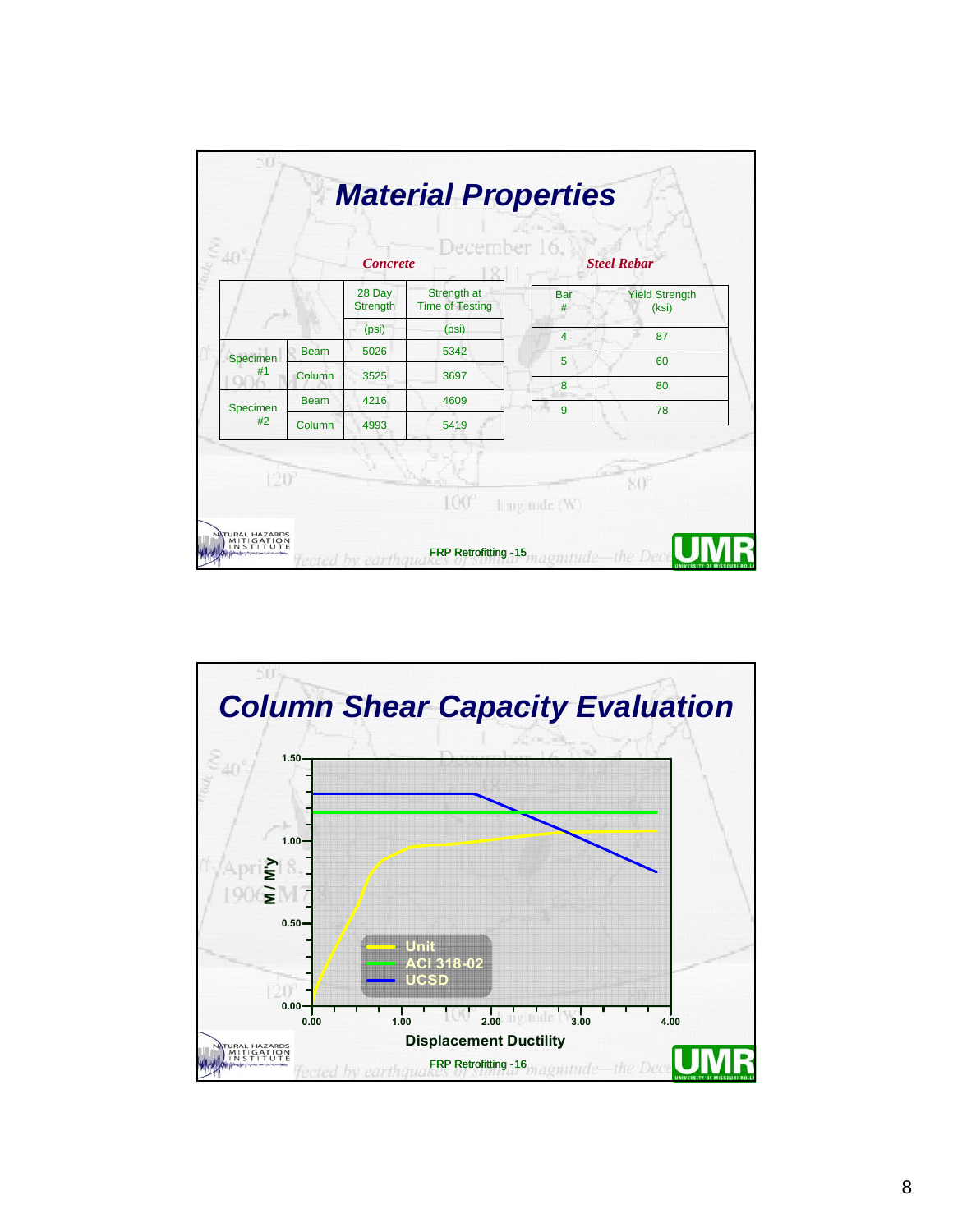

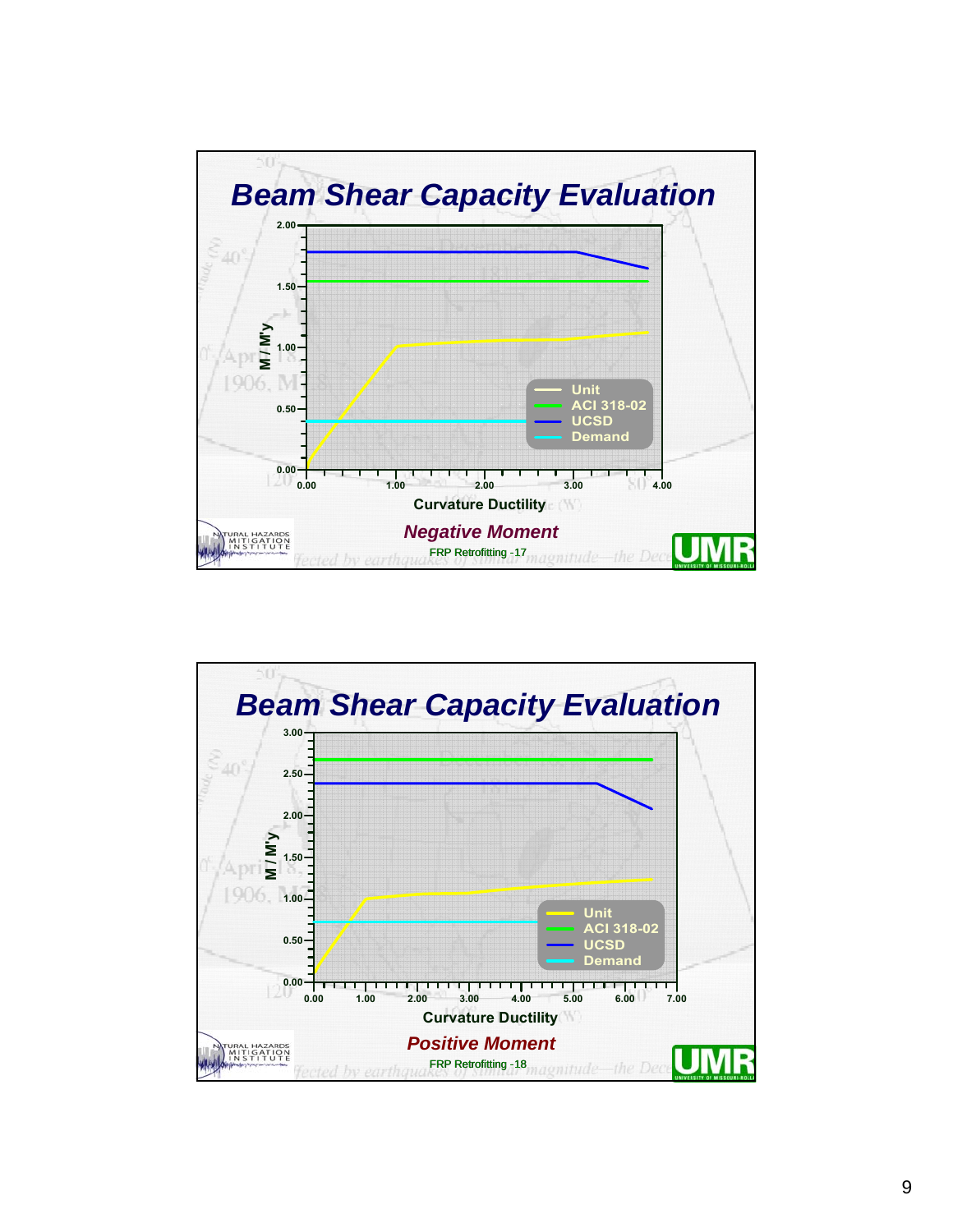

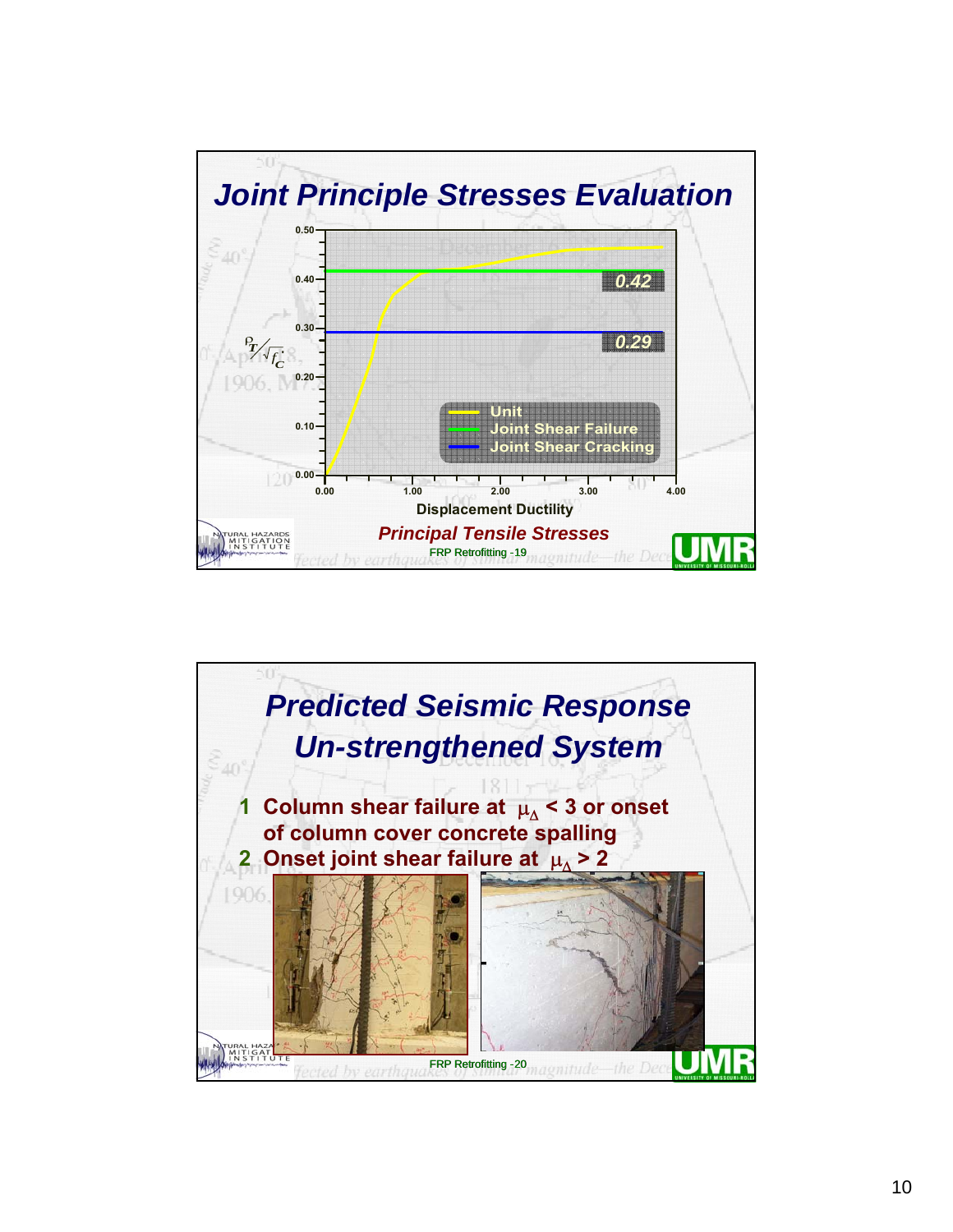

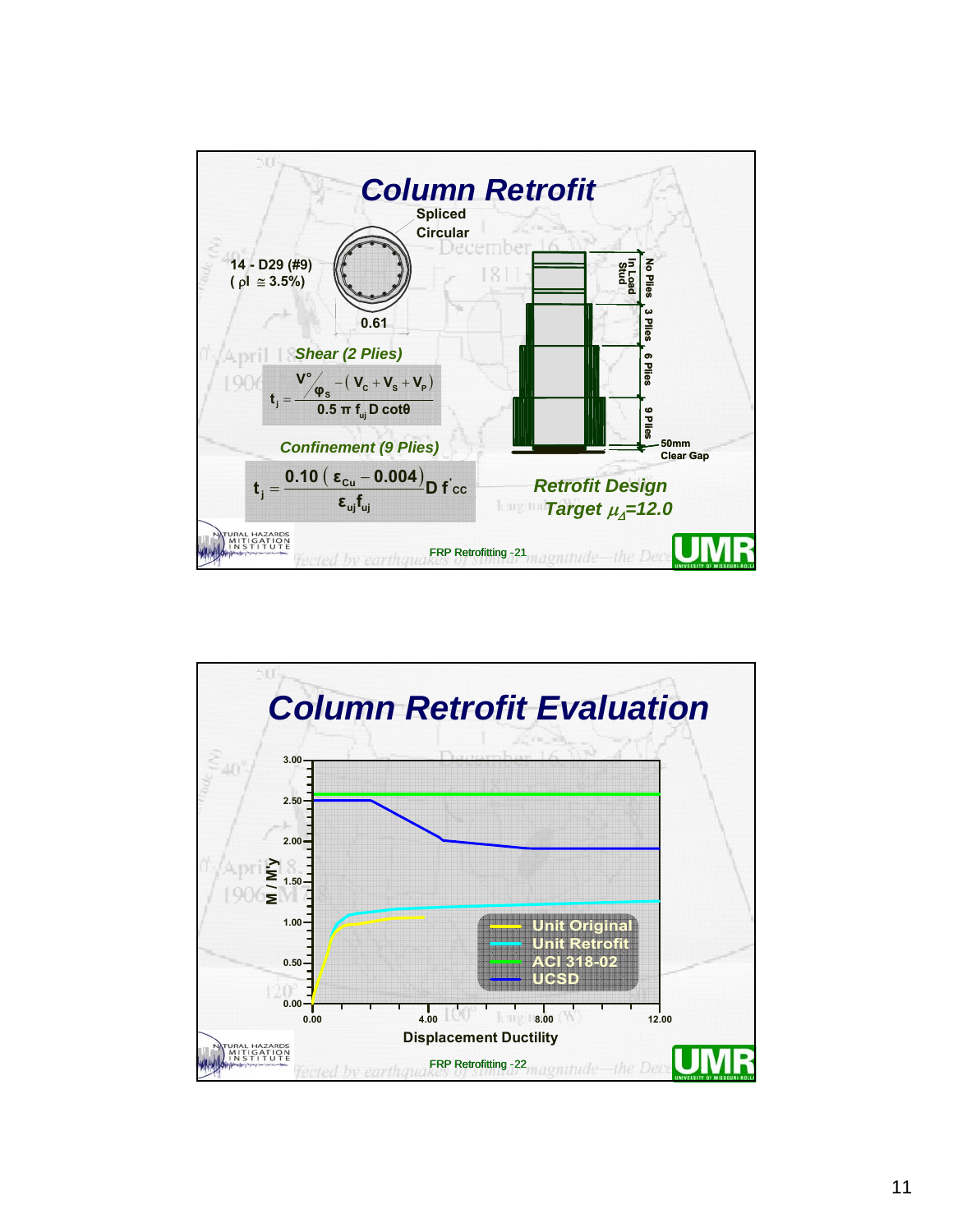

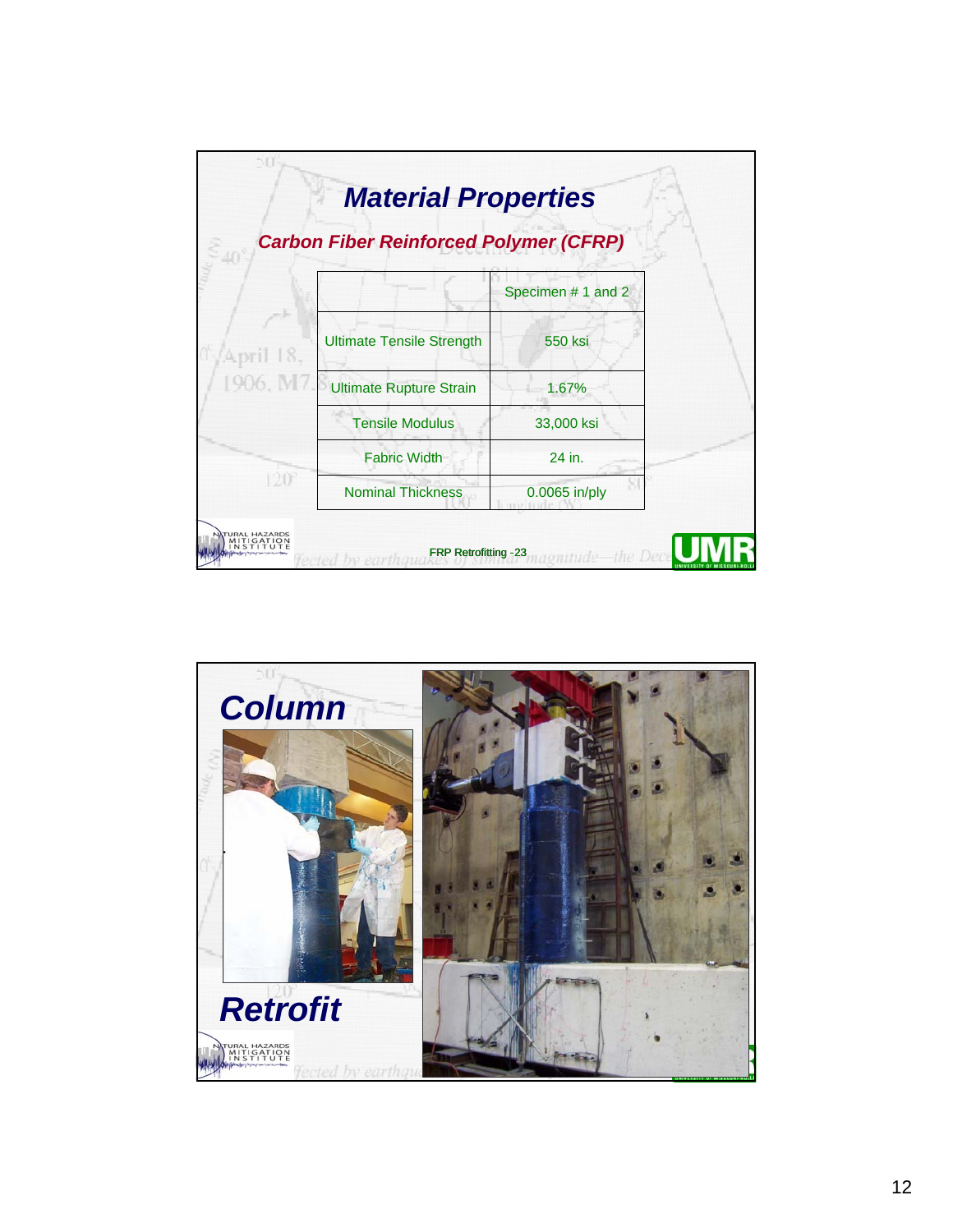

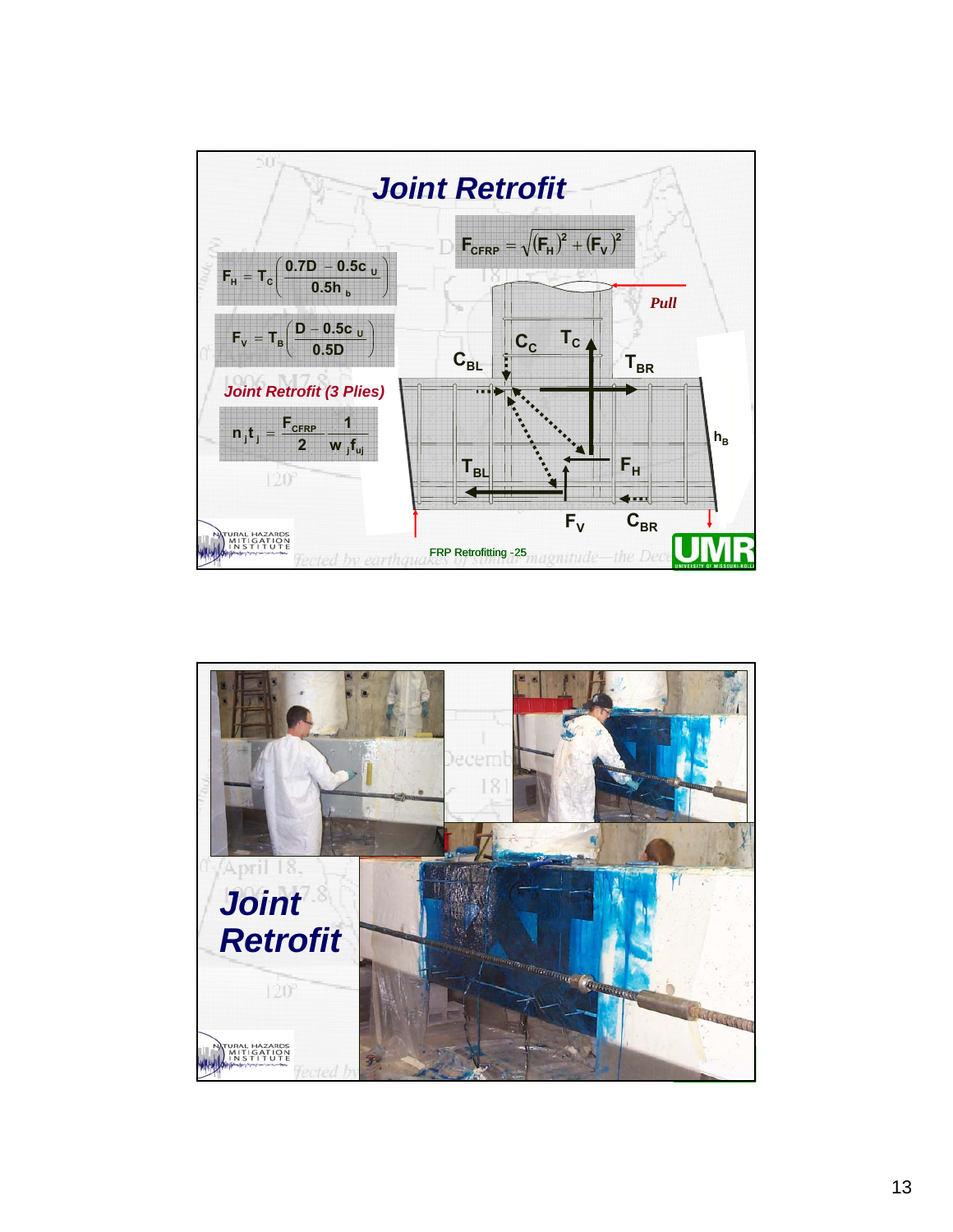

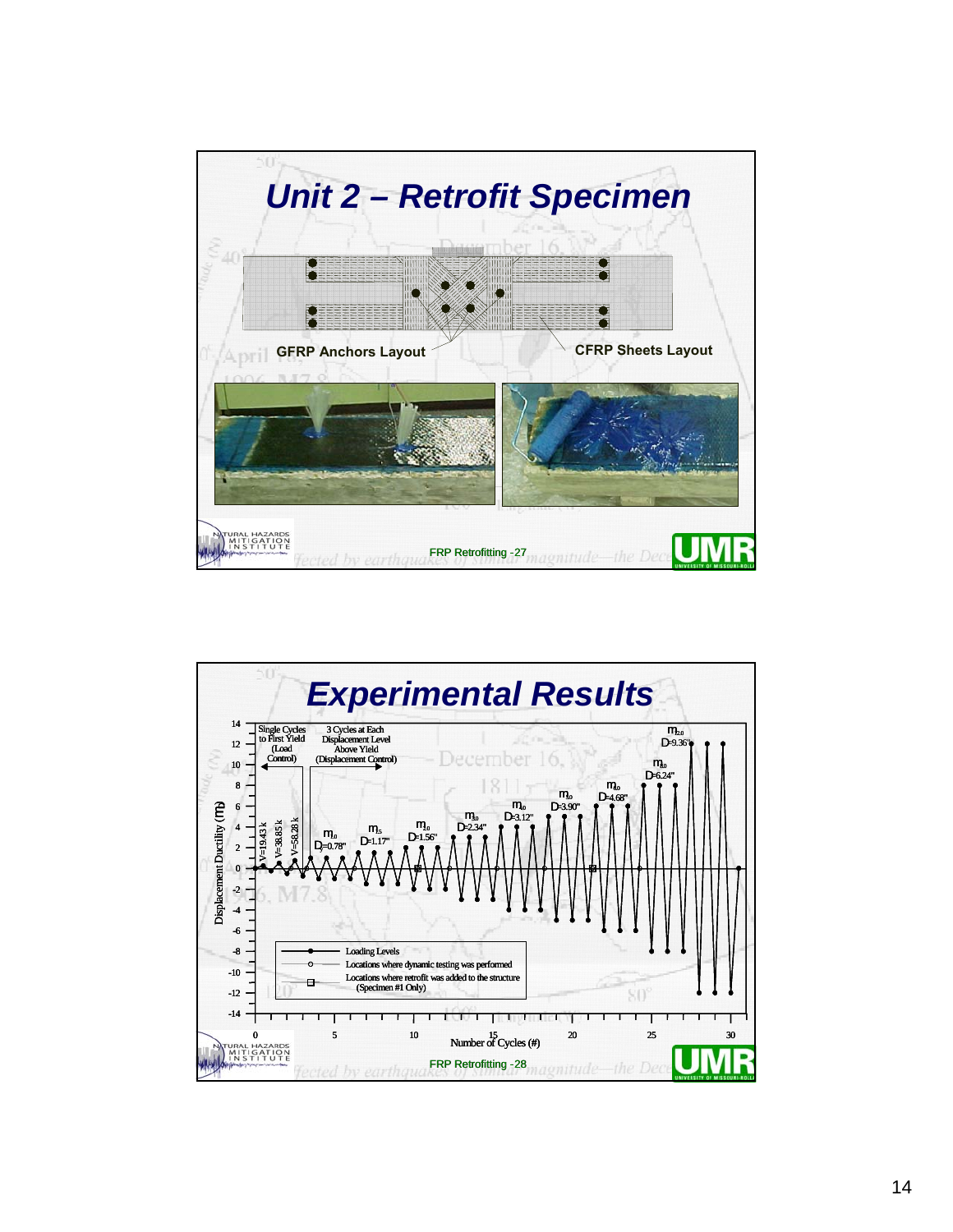

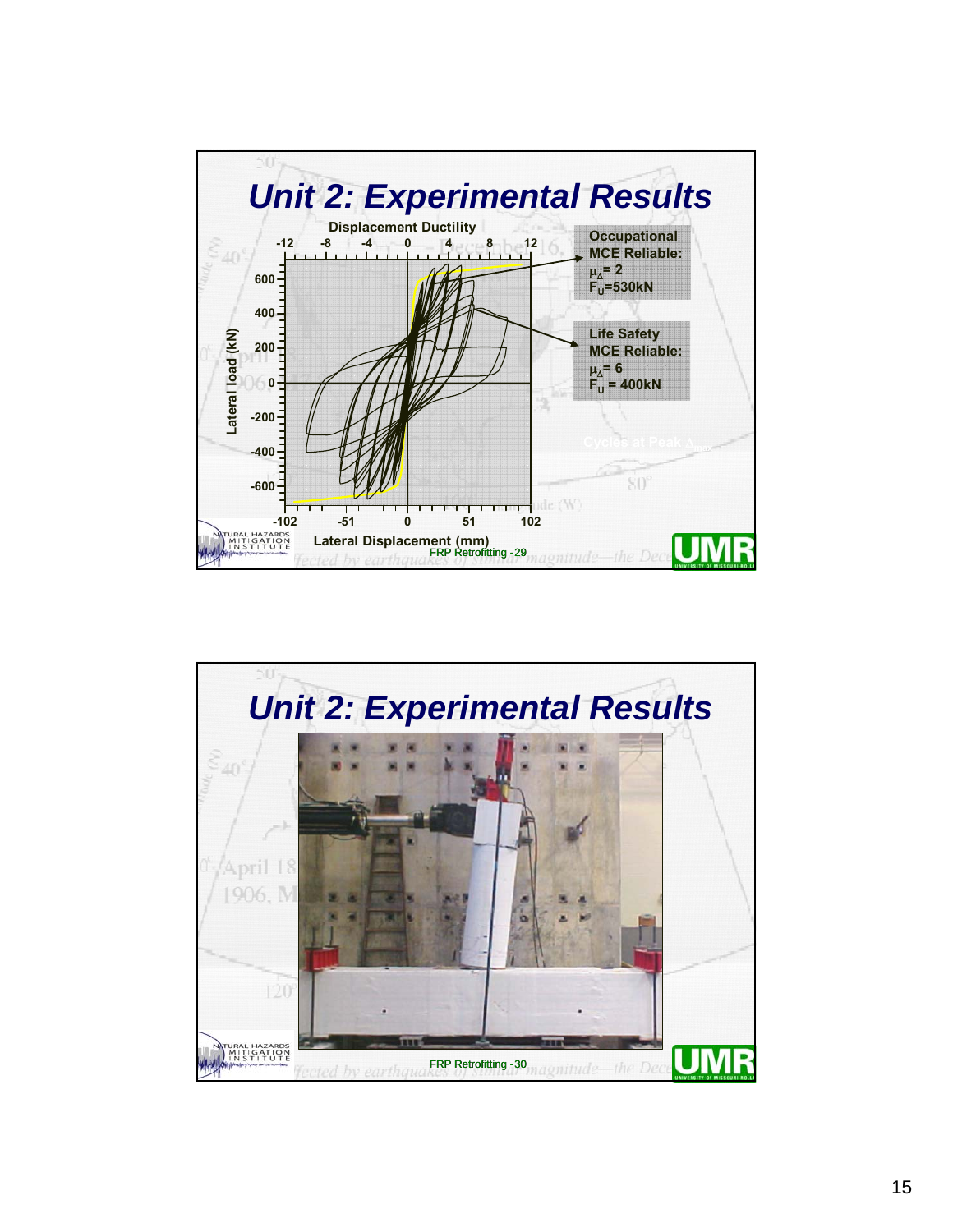

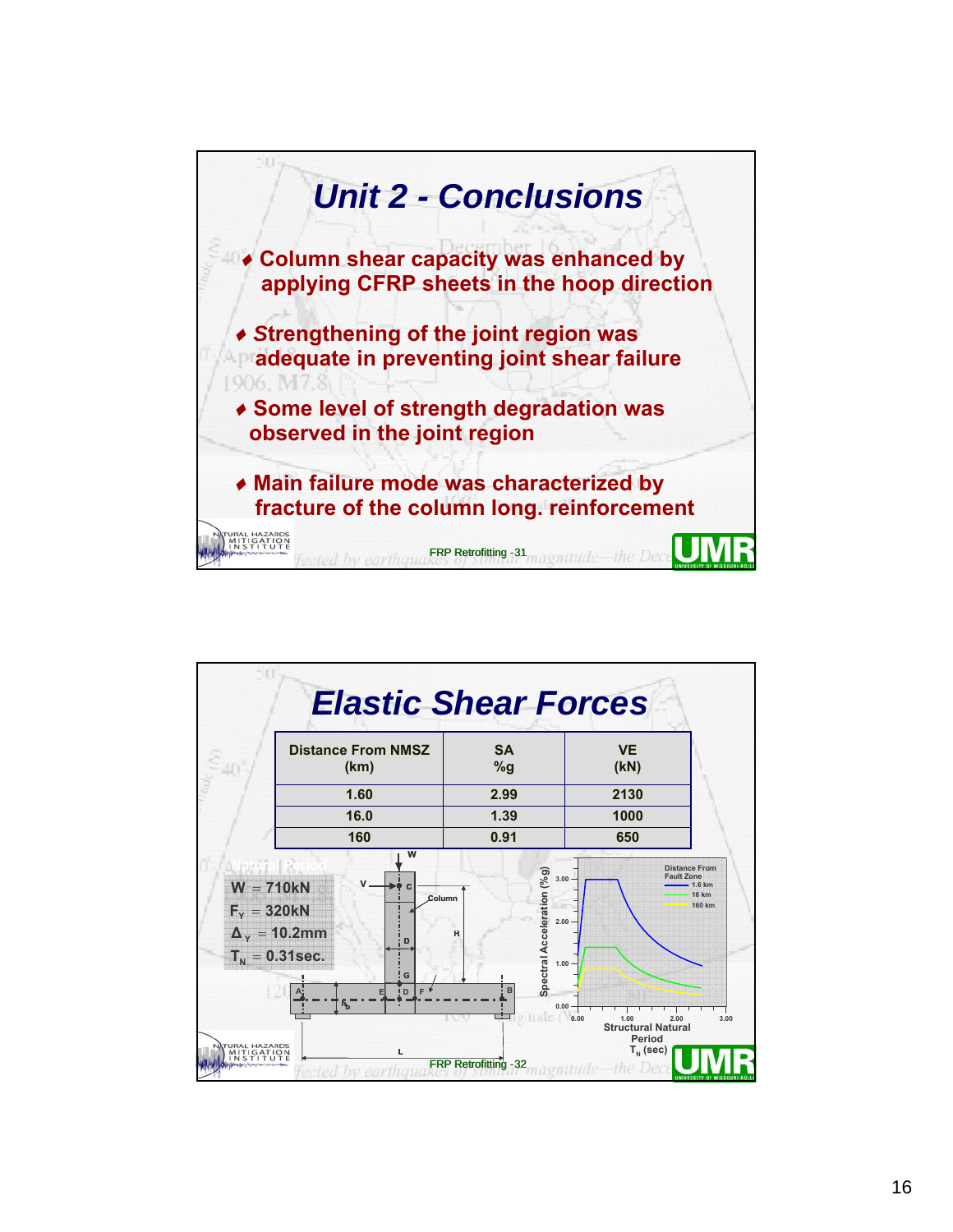

|  |                                                    | <b>Seismic Demand</b>                  |                                |                         |                                            |  |
|--|----------------------------------------------------|----------------------------------------|--------------------------------|-------------------------|--------------------------------------------|--|
|  | <b>Distance From</b><br>NMSZ (km)                  | <b>Performance</b><br><b>Objective</b> | $\mathsf{R}$                   | <b>Demand</b><br>(kips) | <b>System</b><br><b>Capacity</b><br>(kips) |  |
|  |                                                    | <b>Life Safety</b>                     | 2.55                           | 832                     | 400                                        |  |
|  | 1.6                                                | <b>Operational</b>                     | 1.31                           | 1623                    | 535                                        |  |
|  | 16                                                 | <b>Life Safety</b>                     | 2.61                           | 378                     | 400                                        |  |
|  |                                                    | <b>Operational</b>                     | 1.32                           | 752                     | 535                                        |  |
|  | 160                                                | <b>Life Safety</b>                     | 2.66                           | 240                     | 400                                        |  |
|  |                                                    | <b>Operational</b>                     | 1.33                           | 485                     | 535                                        |  |
|  |                                                    |                                        |                                |                         |                                            |  |
|  | R = 1 + ( $\mu_{\Delta}$ – 1) $\frac{1}{1.25 T_s}$ |                                        |                                |                         |                                            |  |
|  | <b>AL HAZARDS</b><br><b>TIGATION</b>               | cted by earthaug                       | FRP Retrofitting -34 magnitude |                         | the Deci                                   |  |